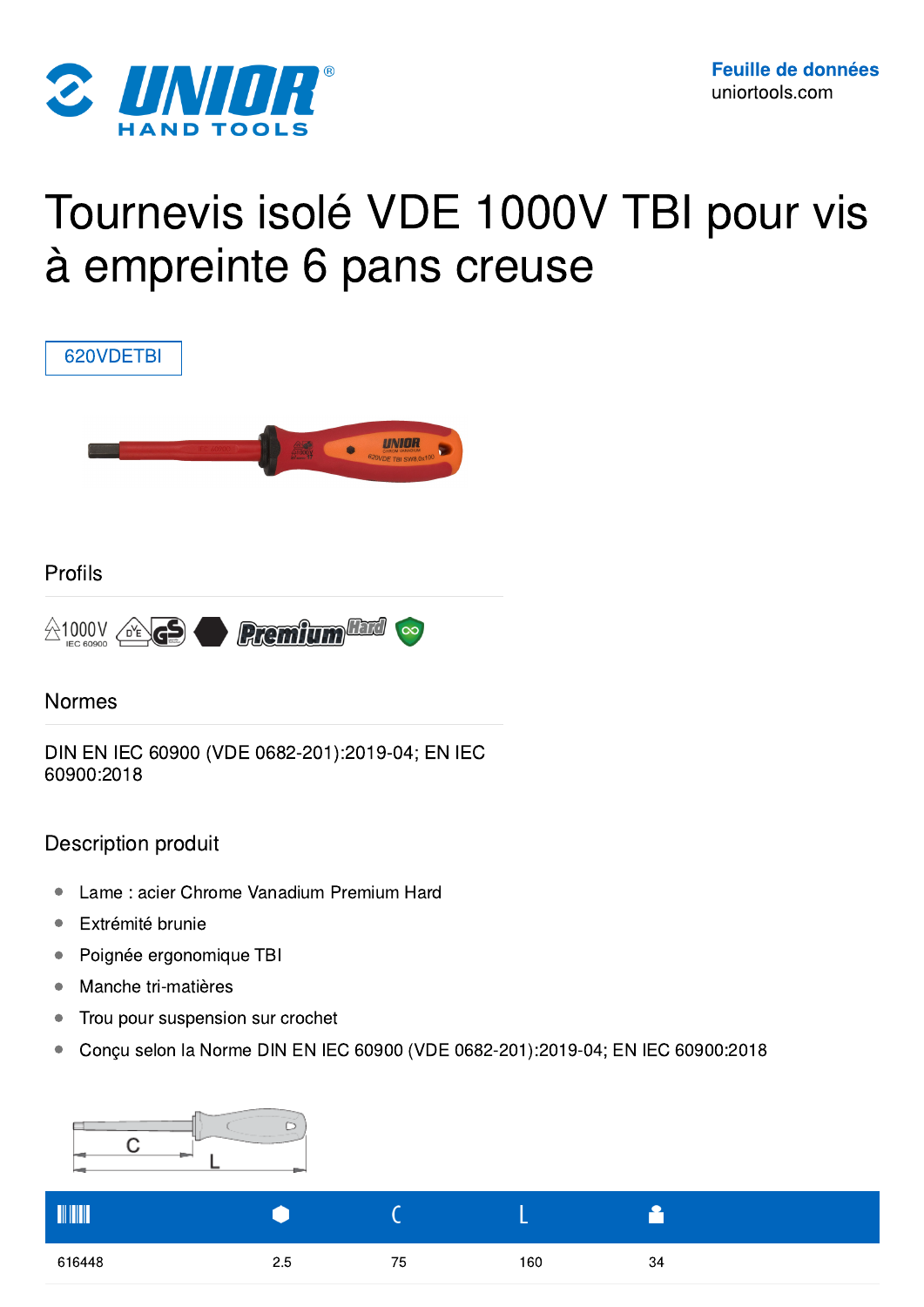| <b>TILLE</b> |                |     |     |     |
|--------------|----------------|-----|-----|-----|
| 616449       | $\sqrt{3}$     | 75  | 175 | 37  |
| 616450       | $\overline{4}$ | 75  | 175 | 68  |
| 616451       | 5              | 75  | 185 | 93  |
| 616452       | $\,6\,$        | 100 | 210 | 128 |
| 616453       | 8              | 100 | 210 | 203 |

\* Les images des produits ne sont pas contractuelles. Toutes les dimensions sont en mm, les poids en grammes.

## Utilisation (pictures)



# Safety tips



● Use a screw holding screwdriver to get screws started in awkward, hard-to-reach areas.

• Use a stubby screwdriver in close quarters where a conventional screwdriver cannot be used.

 $\bullet$  A rounded tip should be redressed with a file; make sure edges are straight.

• Screwdrivers used in the shop are best stored in a rack. This way, the proper selection of the right screwdriver can be quickly made.

 $\bullet$  Keep the screwdriver handle clean; a greasy handle is apt to cause accidents.

 $\bullet$  A screwdriver should never be used as pry bar. If it is overstressed in this manner, the blade might break and send a particle of steel into the operator's arm or even towards his eyes.

● Don't use pliers on the handle of a screwdriver to get extra turning power. A wrench should only be used on the square shank or bolster of a screwdriver that is especially designed for that purpose.

● Don't expose a screwdriver blade to excessive heat as it may reduce the hardness of the blade.

• Don't use a screwdriver with a split or broken handle.

• Don't use a regular screwdriver to check a storage battery or to determine if an electrical circuit is live.

• Don't use tools that shows sign of wear and have the second layer of plastic visible.